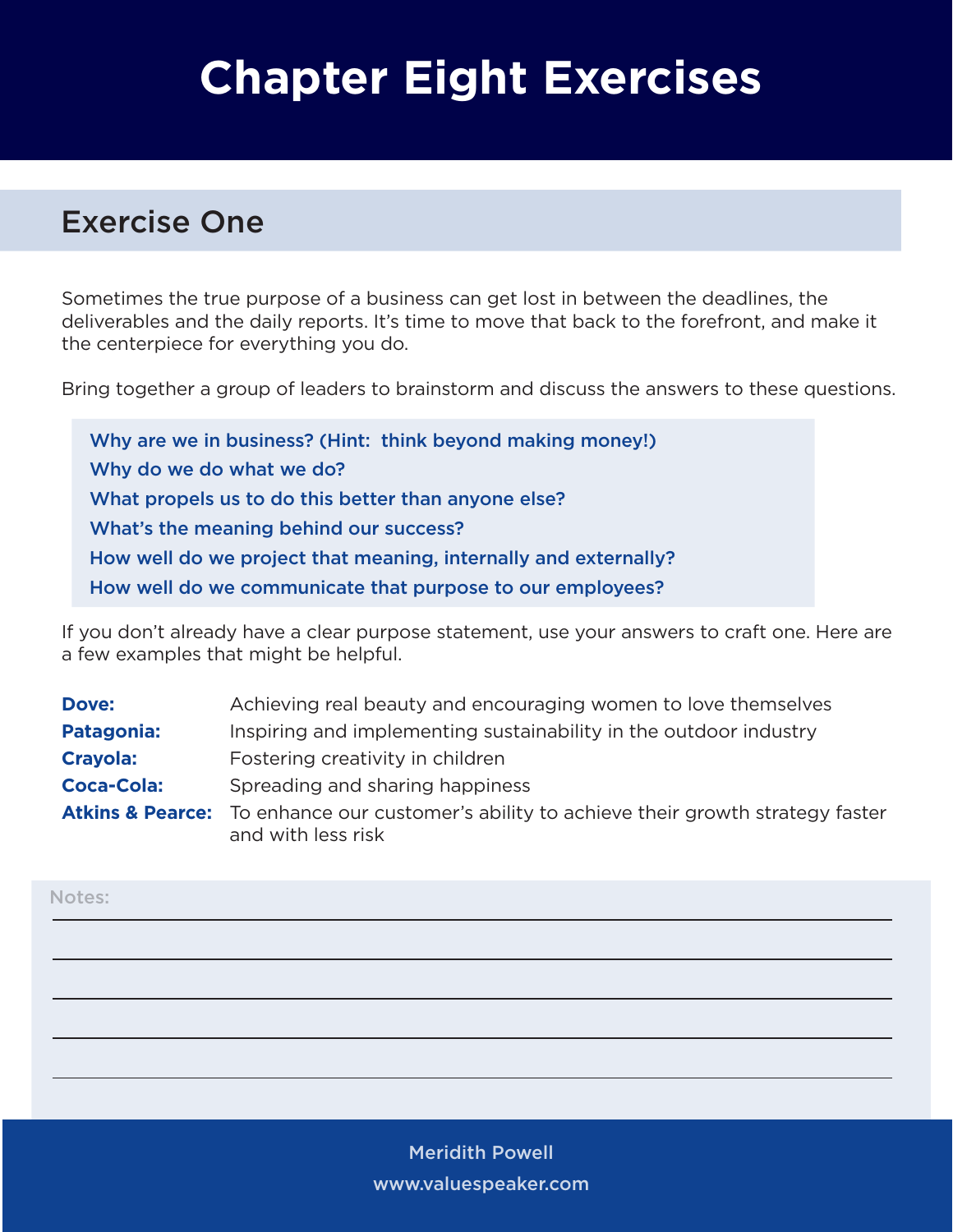## Exercise One

# Instill ownership

Here's the question you need to address: Do your employees feel like valuable contributors or little cogs in a giant wheel? That perception is determined by your culture. If you've created an environment that invites participation rather than blocks it, you're ahead of the game.

Make sure you are giving your employees an opportunity for ownership. (I'm not referring to stock options here, although those are always great.)

Before you add layers of HR benefits, consider how employees are treated with respect to decisions, strategies and project approaches. Do they generally feel like they have a voice and a vote? Or are they told what to do and expected to do it without complaints?

Admittedly, getting input from more people takes time and effort. But remember there are several advantages. From the perspective of two-heads-are-better-than-one, you increase your odds of coming up with better ideas by casting a wider net. Plus, people like to support what they have helped to create and build.

Atkins & Pearce provides us with a great example. Their culture is founded on what they describe as a "we care" policy. They encourage every team member to communicate candidly and respectfully. It's more than just being interested in what employees have to say. Leaders deliberately seek out their opinions, and employees know that their thoughts and ideas really matter.

| Notes: |  |  |  |
|--------|--|--|--|
|        |  |  |  |
|        |  |  |  |
|        |  |  |  |
|        |  |  |  |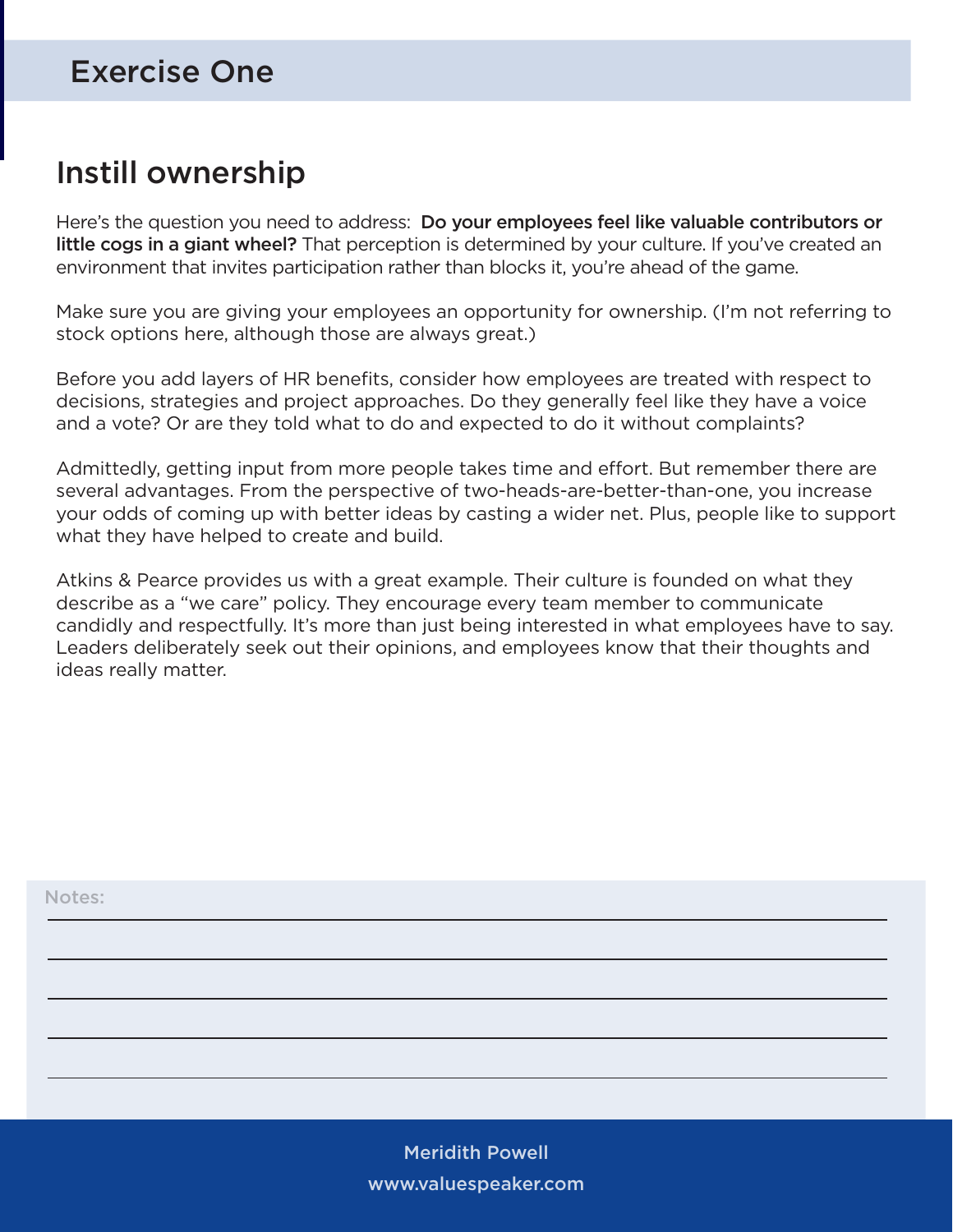#### Exercise Two

Start by gathering a group of leaders together to assess your company's capacity to instill ownership in its employees.

Do we lead through the power of questions?

Do we ask for (and listen to) our employees' opinions?

Do we invite them to submit their ideas?

Do we provide opportunities for those ideas and opinions to flow freely through the organization?

Do we have an unspoken bias toward ideas that come from people with the most senior titles?

What insights might we be missing if we don't listen more intentionally to front-line workers and employees at every level of the company?

If you discover that you haven't been consistent in instilling a sense of ownership within your employees, you can easily develop this new habit by following this process:

List the three biggest challenges your business is facing right now.

Distill those challenges into a concise format with key variables defined.

Ask your employees for their ideas and strategies to solve those problems.

Incorporate their feedback when developing strategies to move forward.

Express appreciation to your employees for their contributions.

Communicate frequently with them about progress and "wins."

Notes: